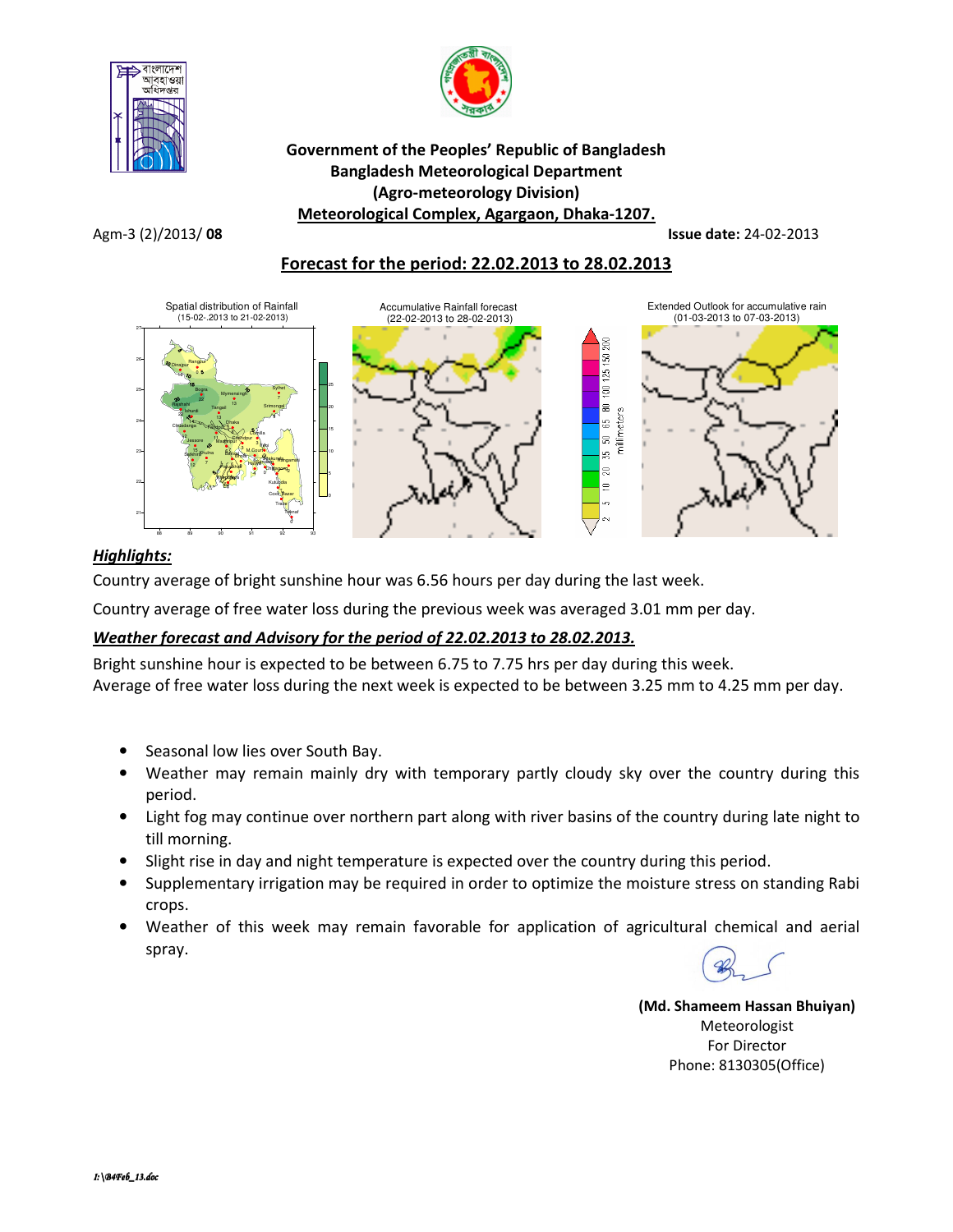# **Bengal Version**



#### প্ৰধান বৈশিষ্ট্য সমূহঃ-

গত সপ্তাহে দেশের দৈনিক উজ্জ্বল সূর্যকিরণ কালের গড় ৬.৫৬ ঘন্টা ছিল । গত সপ্তাহে দেশের দৈনিক বাষ্পীভবনের গড় ৩.০১ মিঃ মিঃ ছিল।

# আবহাওয়া পুর্বাভাসঃ-২২-০২-২০১৩ থেকে ২৮-০২-২০১৩ ইং পর্যন্ত।

এ সপ্তাহে দৈনিক উজ্জুল সূর্য কিরণ কাল ৬.৭৫ থেকে ৭.৭৫ ঘন্টার মধ্যে থাকতে পারে । আগামী সপ্তাহের বাম্পীভবনের দৈনিক গড় মান ৩.২৫ মিঃমিঃ থেকে ৪.২৫ মিঃমিঃ থাকতে পারে।

- মৌসুমী লঘুচাপটি দক্ষিণ বঙ্গোপসাগরে অবস্থান করছে।  $\bullet$
- এ সপ্তাহে সারাদেশের আকাশ অস্থায়ীভাবে আংশিক মেঘলাসহ আবহাওয়া প্রধানতঃ শুষ্ক থাকতে পারে।
- এ সময়ে শেষ রাত থেকে সকাল পর্যন্ত দেশের উত্তরাঞ্চল এবং নদী অববাহিকায় হাঙ্কা কুয়াশা অব্যাহত থাকতে পারে ।
- এ সময়ে সারাদেশের দিন ও রাতের তাপমাত্রা সামান্য বৃদ্ধি পেতে পারে ।
- বর্তমান রবি শস্যে যাতে আদ্রতার অভাব দেখা না দেয় সে জন্য সম্পূরক সেচের প্রয়োজন হতে পারে।
- এ সপ্তাহের আবহাওয়া কৃষি রাসায়নিক দ্রব্য ভূমি ও আকাশ থেকে ছিটানোর উপযোগী থাকতে পারে।

(মোঃ শামীম হাসান ভূইয়া) আবহাওয়াবিদ পরিচালকের পক্ষে বাংলাদেশ আবহাওয়া অধিদপ্তর, ঢাকা-১২০৭। ফোনঃ ৮১৩০৩০৫(দপ্তর)